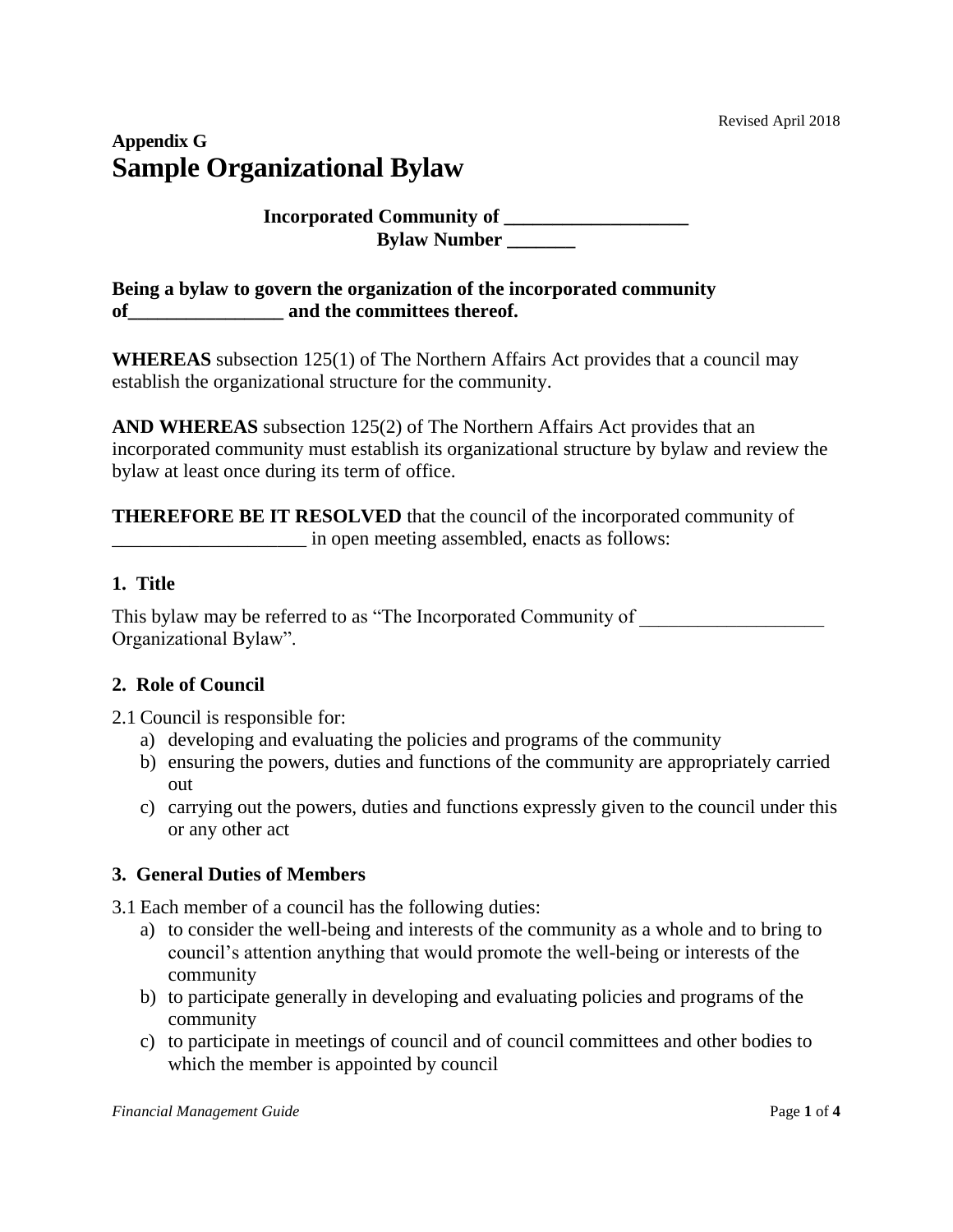Revised June 2013

- d) to keep in confidence a matter that is discussed at a meeting closed to the public and that the committee decides to keep confidential until the matter is discussed at a meeting of council or of a committee conducted in public
- e) to perform any other duty or function imposed on the member by council or this or any other act

## **4. Head of Council**

- 4.1 The head of council for the incorporated community of \_\_\_\_\_\_\_\_\_\_\_\_\_\_\_\_\_\_\_\_\_ is to have the title of mayor.
- 4.2 At the first regular meeting of council in each year, council must by resolution, appoint a councillor as deputy mayor, who shall act in place of the mayor when the mayor is unable to carry out the powers, duties and functions of the mayor.
- 4.3 In addition to performing the duties of a member of council, the mayor has a duty to:
	- a) preside when in attendance at a council meeting, except where the procedures bylaw or this or any other act otherwise provides
	- b) provide leadership and direction to council
	- c) perform any other duty or function assigned to a mayor or by this or any other act

## **5. Committees**

5.1 The general duties of committees shall be as follows:

- a) to report from time to time on all matters connected with the duties imposed on the committee and to recommend such action as may be deemed necessary
- b) to prepare and introduce to council all such bylaws as may be necessary to give effect to the reports of recommendations that are adopted by council
- c) to consider and report respectively on any and all matters referred to them by council
- 5.2 The following committees are hereby established as the standing committees of council:
	- a) Recreation and Wellness Committee
	- b) Protective Services Committee
	- c) Economic Development Committee
- 5.3 The special duties of the standing committees, in addition to the aforesaid general duties, shall be as follows:
	- a) Recreation and Wellness Committee
		- to review the need for recreation and wellness within the community
	- b) Protective Services Committee
	- c) Economic Development Committee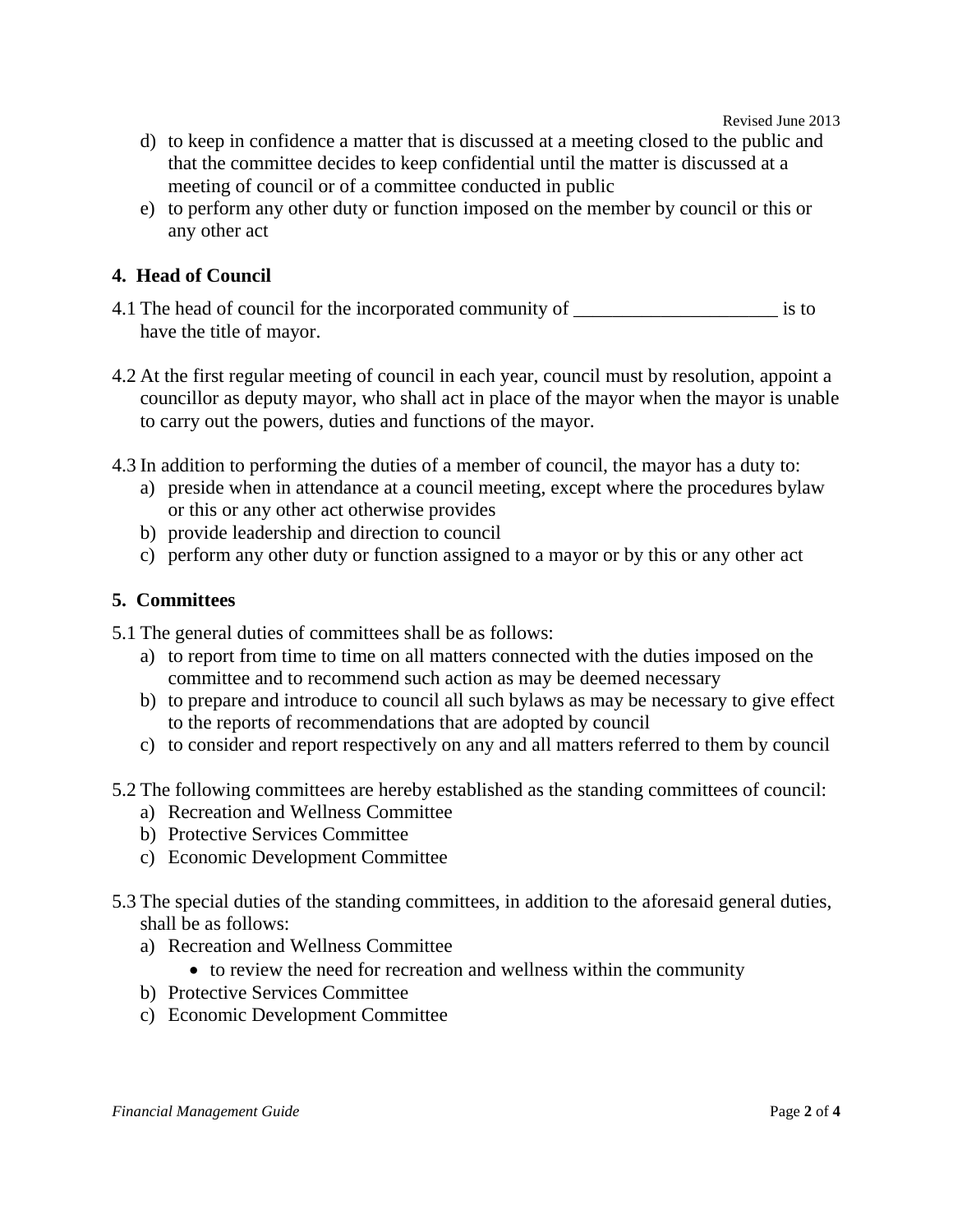- 5.4 Each standing committee shall be composed of two members of council and one eligible voter of the community.
- 5.5 The mayor is a member of only those standing committees of council established in accordance with section 5.1 of this bylaw.
- 5.6 At the first regular council meeting in each year, the council must consider the recommendations for appointments to standing committees and other bodies of council submitted by the mayor. All appointments to standing committees and other bodies of council, including naming of a chair, must be approved by council resolution.
- 5.7 Regular meetings of the standing committees may be held as determined by each standing committee.
- 5.8 Special meetings of the standing committees may be called by the chair or two members of the committee in the same manner as provided in the Incorporated Community of Procedures Bylaw.
- 5.9 Any member of council, not a member of a committee, has the right to attend committee meetings, but shall not be allowed to vote. With the permission of the majority of the members of the committee, a visiting member of council may be allowed to take part in any discussions.
- 5.10A special committee of council may be appointed by council resolution at any time specifying the business to be dealt with by the committee.
- 5.11An appointment to any committee of council may be repealed only by council resolution.

## **6. Youth Member**

- 6.1 The council of the incorporated community of \_\_\_\_\_\_\_\_\_\_\_\_\_\_\_, may by resolution, appoint a person with the title youth member to sit with council and to participate in council deliberations.
- 6.2 A youth member must be under 18 years of age or enrolled as a full-time student at (*name of school or school division*) and must be a resident of the incorporated community of  $\qquad \qquad \qquad .$
- 6.3 A youth member is not permitted to move or second any resolution, nor is this youth member counted for the purpose of deciding a vote of the council. A youth member is not allowed to participate in committee of the whole deliberations that are closed to the public.